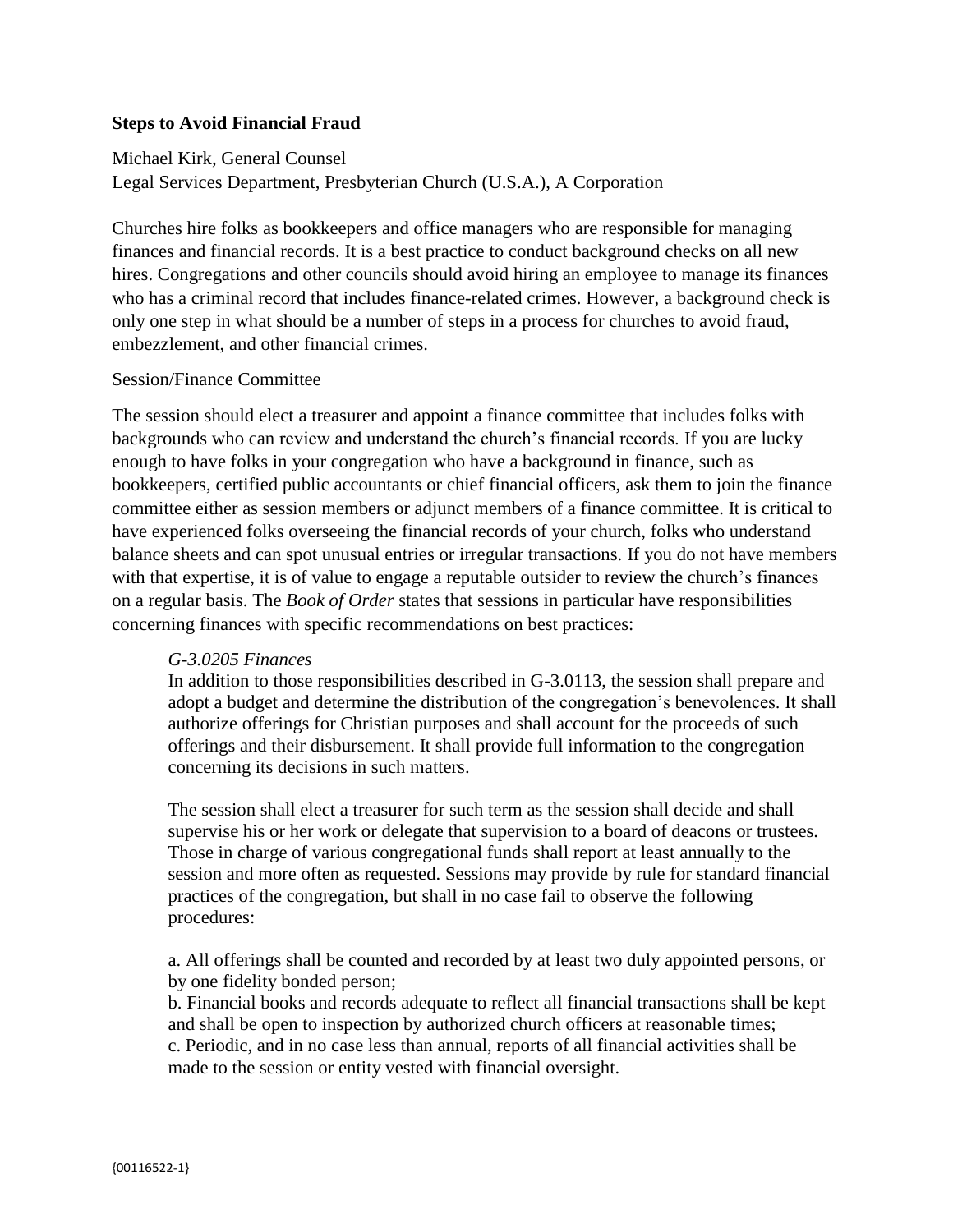The finance committee should review the church's financial records with the treasurer and church bookkeeper (internal or external) at least quarterly, but preferably more often. If they see anything that raises red flags, the committee should address it immediately with staff and get answers. If the finance committee needs help it can engage an outside certified public accountant for assistance and guidance.

The finance committee should check issues such as the records of donations made each week against the amounts deposited in the church's bank account. It is critical that the committee can reconcile the flow of funds into the church's bank account with the outflow for expenses. Expenses should be backed up by paperwork. For example, if your church has repairs made to a building, there should be an invoice from the provider showing the work done and a breakdown of costs. The bookkeeper and finance committee should confirm that a request for repairs was made and that the work was done. These practices are consistent with G-3.0205. If a CPA is engaged, seek an agreement for services and detailed invoices. Invoices with vague entries "general services" or "contingency work" should be questioned. What services were provided, by whom, and was the cost reasonable?

Finally, the finance committee should make reports to the session at least annually, but preferably more often. G-3.0205(c).

## Annual Audit

The session's finance committee should engage an outside firm to perform an annual audit of the financial records of the church or seek a review by a committee of church members. An audit will be a comprehensive review of the church's finances and should provide a report for the finance committee and the session to review. Such an audit is required by the *Book of Order*.

## *G-3.0113 Finances*

Each council shall prepare and adopt a budget to support the church's mission within its area.

A full financial review of all financial books and records shall be conducted every year by a public accountant or committee of members versed in accounting procedures. Reviewers should not be related to the treasurer(s). Terminology in this section is meant to provide general guidance and is not intended to require or not require specific audit procedures or practices as understood within the professional accounting community.

## Policies and Practices

It is of value to have policies on a variety of issues to avoid theft or loss of funds.

1. Reimbursement policy – have a clear policy on reimbursement of staff expenses. Include issues such as how much per mile for travel, what types of expenses are permissible (office supplies? computers and devices?) and which are not (personal expenses of staff). Ensure compliance with such a policy to avoid staff seeking to over-reimburse themselves for items that are not legitimate or necessary expenses. For example, lunch